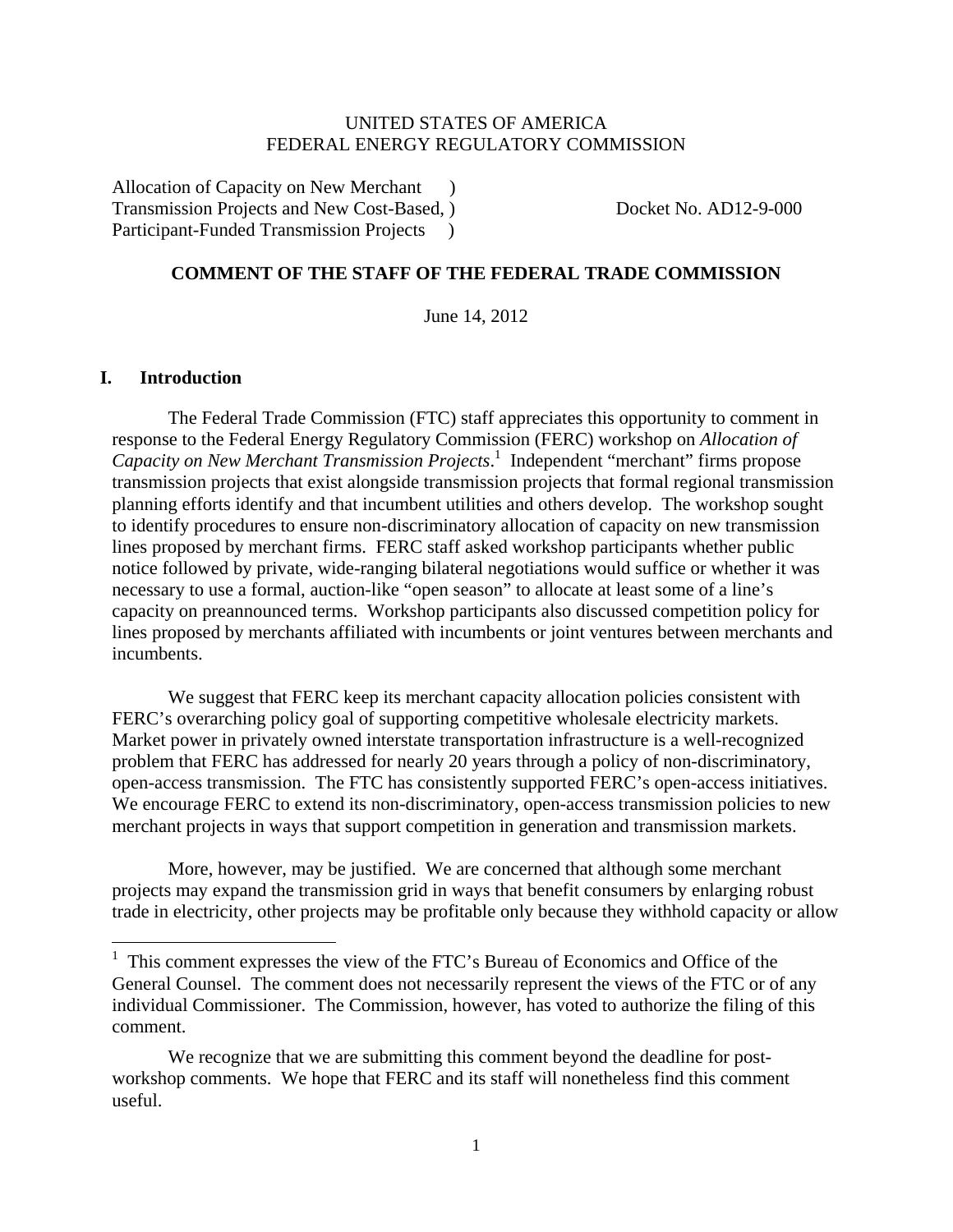some users to exercise market power. Providing public notice and ensuring that everyone can negotiate or bid are not sufficient competition policies, because neither bilateral negotiations nor an open season removes firms' incentives or ability to exercise market power. $2$  For example, firms may seek to undersize lines in order to withhold capacity or route lines in ways that limit competition. Because entry is more difficult in transmission than in many other markets, entry may not suffice to counteract such withholding. Regulatory and environmental hurdles may also delay or prevent competitors' entry. In addition, there are substantial economies of scale in transmission, so adding capacity by building a second line is often significantly more expensive than adding the same amount of capacity to the first line at the planning stage. A small change in transmission capacity may have large effects on consumer benefits.<sup>3</sup> When reviewing merchant transmission proposals, FERC should be attuned to proposals that would preempt the construction of a line that offers consumers more benefits. FERC should consider intervening when a proposal appears to preempt the development of a more beneficial project. It then could use tools, such as its conditioning authority, to address such aspects of merchant transmission proposals when the benefits of the modification outweigh the costs.

# **II. Interest of the FTC**

The FTC is an independent agency of the United States Government responsible for maintaining competition and safeguarding the interests of consumers, both through enforcement of the antitrust laws and consumer protection laws and through competition policy research and advocacy. The FTC often analyzes regulatory or legislative proposals that may affect competition or allocative efficiency in the electric power industry. The FTC also reviews proposed mergers that involve electric and natural gas utility companies, as well as other parts of the energy industry. In the course of this work, as well as in antitrust and consumer protection research, investigation, and litigation, the FTC applies established legal and economic principles as well as recent developments in economic theory and empirical analysis.

 The energy sector, including electric power, has been an important focus of the FTC's antitrust enforcement and competition advocacy.<sup>4</sup> The FTC's competition advocacy program has produced two staff reports on electric power industry restructuring issues at the wholesale and retail levels.<sup>5</sup> The FTC staff also contributed (as did FERC staff) to the work of the Electric

<sup>4</sup> *See*, *e.g.*, Opening Remarks of the FTC Chairman at the FTC Conference on *Energy Markets in the 21st Century: Competition Policy in Perspective* (Apr. 10, 2007), *available at* http://www.ftc.gov/speeches/majoras/070410energyconferenceremarks.pdf. FTC merger cases involving electric power markets have included the *DTE Energy/MCN Energy* (2001) (consent order), *available at* http://wwwftc.gov/os/2001/05/dtemcndo.pdf; and *PacifiCorp/Peabody Holding* (1998) (consent agreement), *available at* http://www.ftc.gov/os/1998/02/9710091.agr.htm.

5 FTC Staff Report, *Competition and Consumer Protection Perspectives on Electric Power Regulatory Reform: Focus on Retail Competition* (Sept. 2001), *available at*

 $2^2$  The example in the appendix shows how simple it might be to withhold capacity either in an open season or in the kind of bilateral process that the industry recommends.

<sup>3</sup> Severin Borenstein, James Bushnell, and Steven Stoft, *The Competitive Effects of Transmission Capacity in a Deregulated Electricity Industry*, 31:2 RAND J. ECON. 294, at 294 (2000).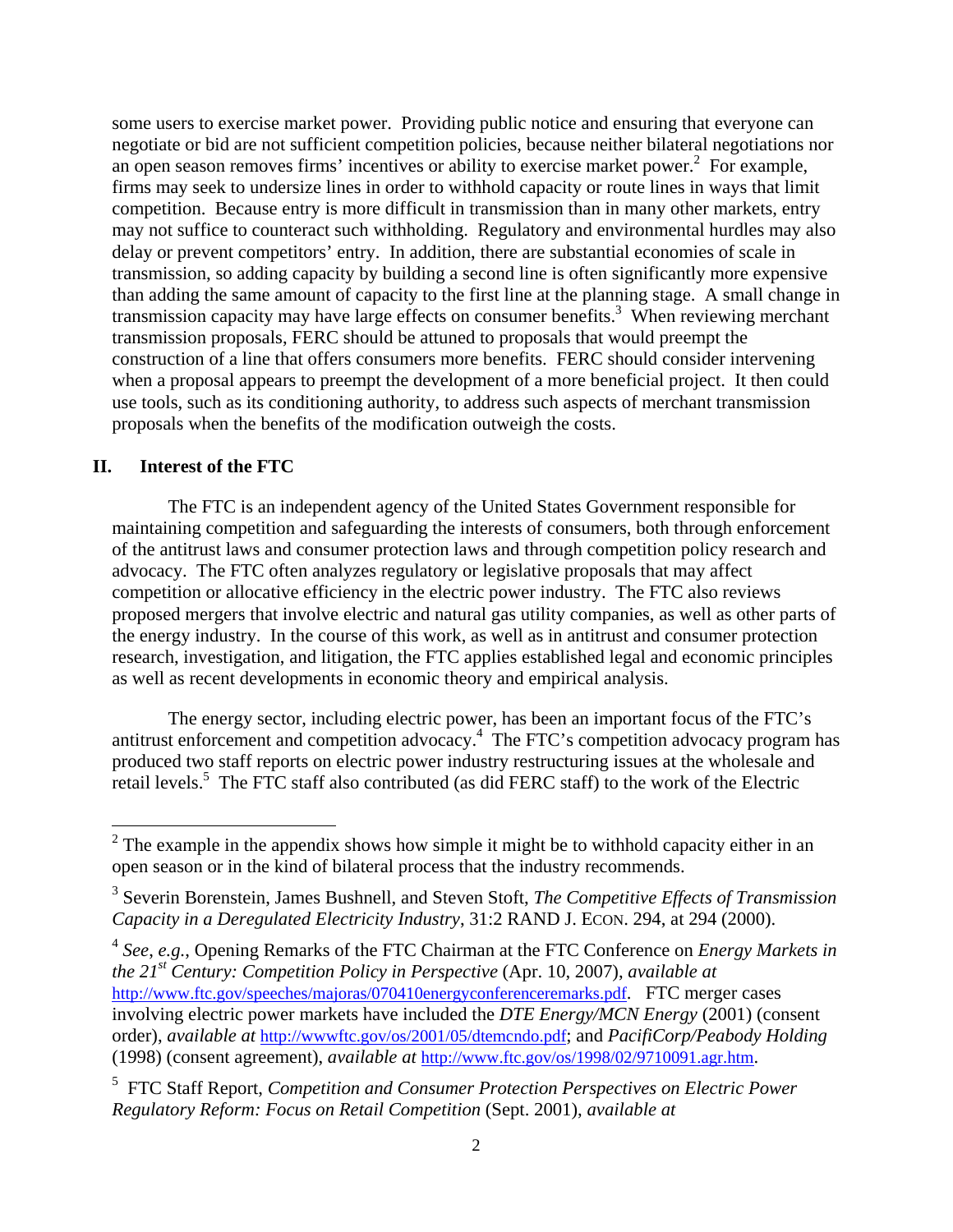Energy Market Competition Task Force, which issued a *Report to Congress* in the spring of 2007 (*available at* http://www.ferc.gov/legal/fed-sta/ene-pol-act/epact-fina-rpt.pdf). In addition, the FTC has held public conferences on energy topics, the most recent of which was *Energy Markets in the 21st Century* on April 10-12, 2007.<sup>6</sup>

 The FTC and its staff have filed numerous competition advocacy comments with FERC and participated in FERC technical conferences on market power issues. For example, in March 2007, the Deputy Director for Antitrust in the FTC's Bureau of Economics served as a panelist for a technical conference in Docket No. AD07-2-000 on FERC's merger and acquisition review standards under FPA Section 203. The FTC submitted comments in July 2004 and January 2006 in FERC's proceeding in Docket No. RM04-7-000 on its FPA Section 205 standards for marketbased rates. FTC Staff commented on FERC's Analysis of Horizontal Market Power under the Federal Power Act (Docket No. RM11-14-000) in June 2011.<sup>7</sup> The FTC also has commented on FERC's initiatives to promote wholesale electricity competition and on various state issues associated with restructuring the electric power industry.<sup>8</sup>

# **III. Merchant Transmission Policy Should Be Designed To Maximize Consumer Benefit**

The goal of transmission policy should be to maximize consumer benefits by optimally sizing and siting lines, making them reliable, managing construction and maintenance costs, and using the lines efficiently. Accordingly, policymakers should give the industry incentives to build and run an electricity system that offers the greatest total consumer benefit, net of cost, through efforts that may include the construction or upgrade of transmission facilities. The protection of competition is one of several important strategies to give firms appropriate incentives. The review of a proposed line should focus on the line's impact on the value of the

http://www.ftc.gov/reports/elec/electricityreport.pdf; FTC Staff Report, *Competition and Consumer Protection Perspective on Electric Power Regulatory Reform* (July 2000), *available at* http://www.ftc.gov/be/v000009.htm (compiling previous comments that the FTC staff provided to various state and federal agencies).

<u> 1989 - Johann Stoff, amerikansk politiker (d. 1989)</u>

6 Conference materials are available at

http://www.ftc.gov/bcp/workshops/energymarkets/index.shtml. Other programs have included the FTC's public workshop on *Market Power and Consumer Protection Issues Involved with Encouraging Competition in the U.S. Electric Industry*, held on Sept. 13-14, 1999 (workshop materials available at http://www/ftc.gov/bcp/elecworks/index.shtm); and the Department of Justice and FTC workshop on *Electricity Policy*, held on April 23, 1996.

 $7$  FTC Staff, Comment Before the Federal Energy Regulatory Commission on Analysis of Horizontal Market Power Under the Federal Power Act (June 1, 2011), *available at* http://www.ftc.gov/os/2011/06/1106ferchorizmarket.pdf.

<sup>8</sup> *See*, *e.g*., Federal Trade Commission, Comment Before the Federal Energy Regulatory Commission on Wholesale Competition in Regions with Organized Electric Markets (Apr. 17, 2008), *available at* http://www.ftc.gov/be/v070014b.pdf. A listing, in reverse chronological order, of FTC and FTC staff competition advocacy comments to federal and state electricity regulatory agencies is available at http://www.ftc.gov/opp/advocacy\_date.shtm.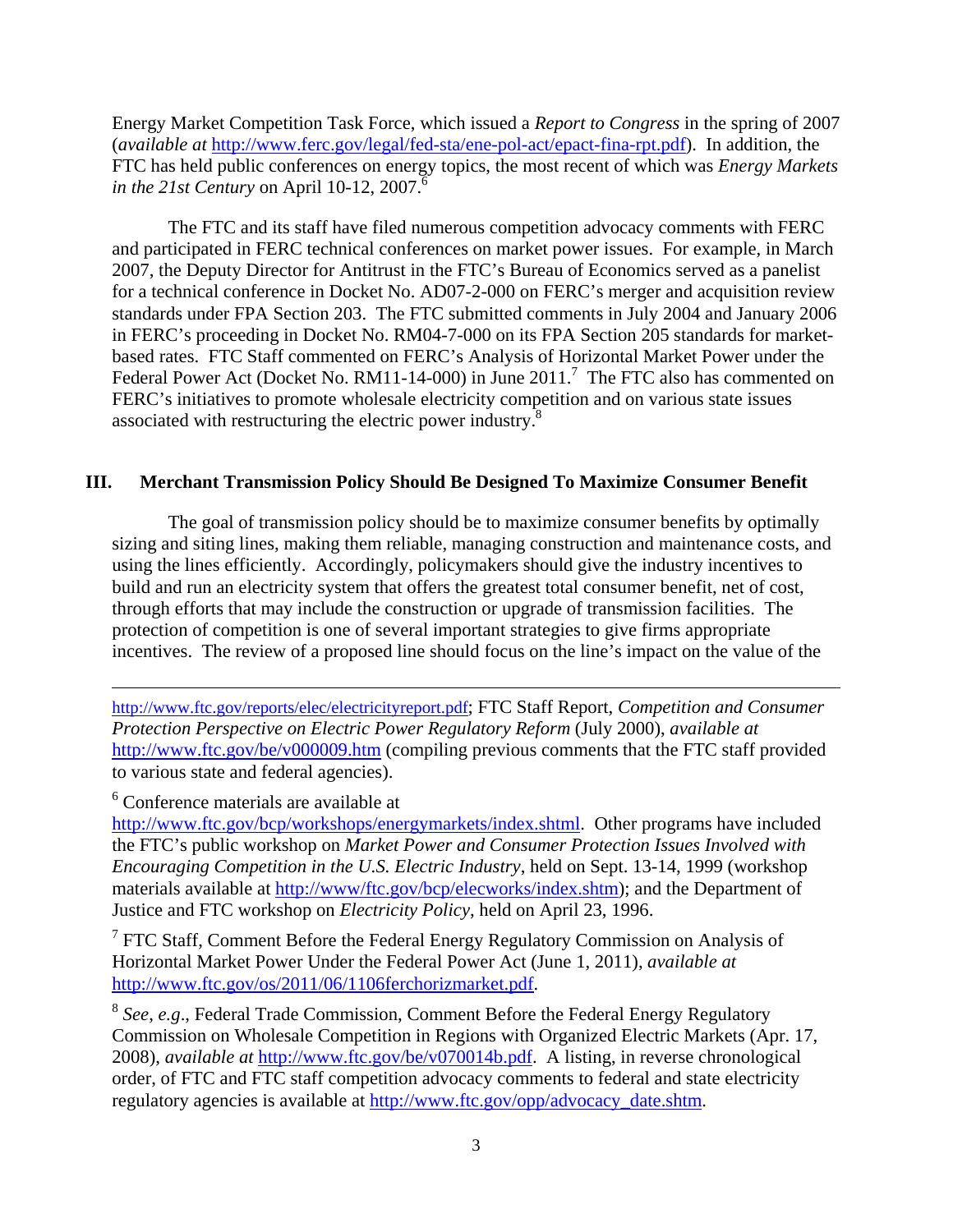transmission network.<sup>9</sup> The line's impact on competition is an important part of the line's total impact. The costs of transmission lines may include not only expenditures to build, operate, and maintain the lines but also any harm to (among other things) the environment and landscape. The benefits of transmission facilities include not only delivering electricity but also increasing reliability, robustness, and competition.

Transmission lines have significant implications for competition and consumers, because these facilities can allow more resources<sup>10</sup> – including distant, lower-cost generation – to compete to serve consumer demand. Transmission line investments that allow many resources to compete will reduce wholesale and retail (consumer) power prices if the reduction in power purchase costs offsets the cost of the transmission capacity, all else being equal.<sup>11</sup> Conversely, transmission congestion can prevent resources from competing and give significant market power to resources within the transmission-constrained area. Firms, however, may seek to structure transmission investments in ways that allow them to profit from the exercise of market power in the generation or transmission market at the expense of consumers.

Competition policy should protect competition (as opposed to competitors).<sup>12</sup> Facilitating merchant investment is good public policy only to the extent that it reduces prices or improves service relative to a realistic alternative. Competition policy also should consider the transmission owner's incentive and ability to favor its other divisions, affiliates, or joint venture partners.

<sup>&</sup>lt;sup>9</sup> An alternating current transmission line changes power flows throughout an electrical interconnection in ways that reflect the laws of physics rather than property rights. Thus, a line may relieve or increase congestion on other lines. Such changes in congestion can affect the extent to which the lowest-cost resources can meet demand and thus consumer prices.

 $10$  The resources that can use transmission to equate the quantity of power consumed with the quantity of power supplied during each time period include generation, storage, and potentially even customer facilities that reduce or reschedule consumption (*i.e.*, provide "demand response"). This comment does not express an opinion about the relative roles of these resources in the future.

<sup>&</sup>lt;sup>11</sup> Borenstein *et al.*, *supra* n. 3, at 295, show that increasing transmission capacity can offer benefits through increased competition that may not require power to flow over the line. Their model shows that "[t]he mere threat of competitive entry that is provided by additional transmission capacity acts as a restraining influence on the dominant supplier in each market . . ."

<sup>&</sup>lt;sup>12</sup> FERC has recently moved to allow incumbent and merchant transmission providers to compete on more even footing. Its press release on Order 1000 states that the new rule "promotes competition in regional transmission planning processes by removing . . . a federal right of first refusal for transmission facilities selected in a regional transmission plan for purposes of cost allocation, subject to certain limitations." Press release of July 21, 2011, *available at* http://www.ferc.gov/media/news-releases/2011/2011-3/07-21-11-E-6.asp. Order 1000 allows merchant transmission firms or other utilities to initiate projects that may use different technology, routes, or marketing approaches.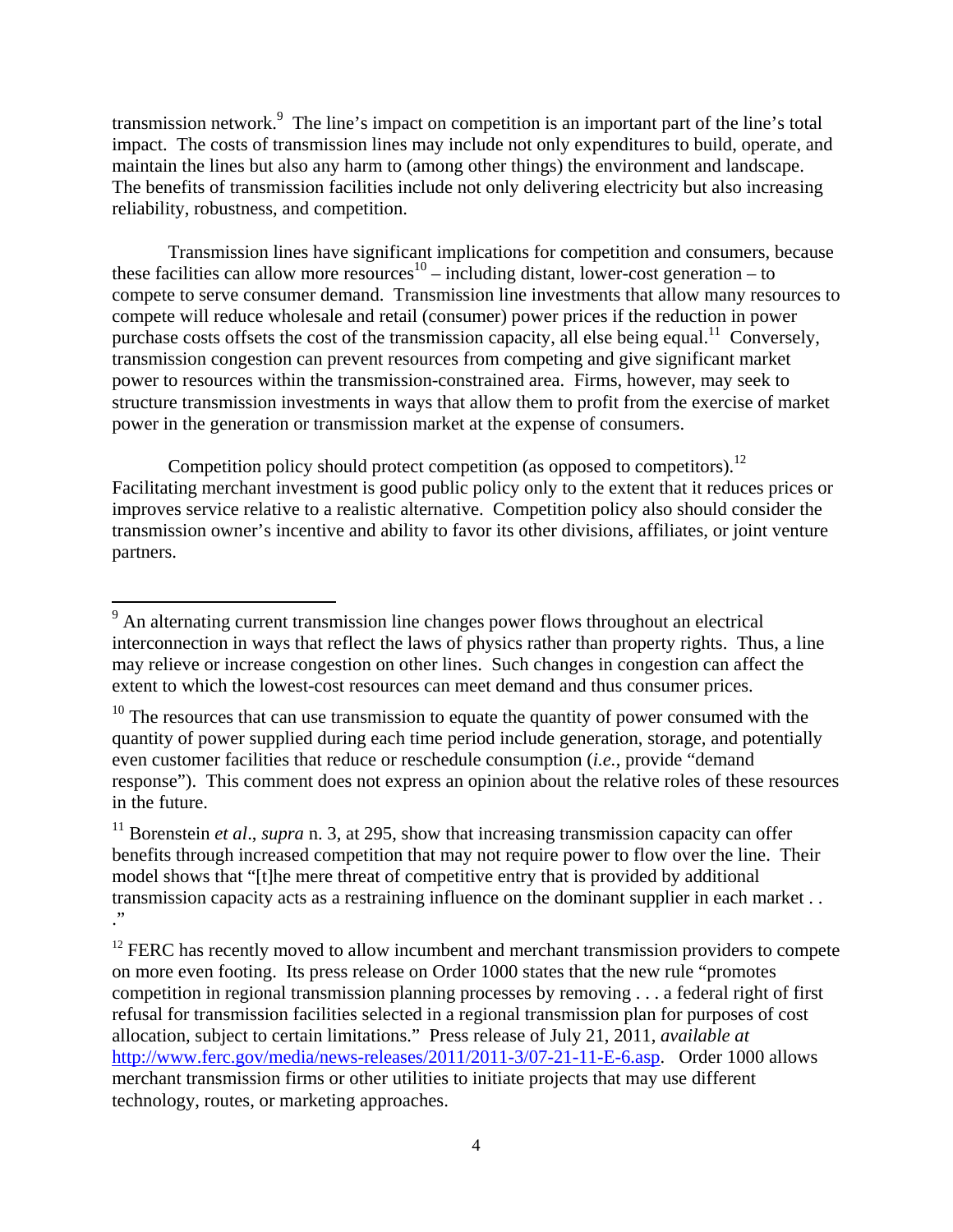FERC asked how to structure open seasons and other fair processes to allocate capacity on proposed merchant transmission projects. It is important to structure such processes to allow the identification and construction of merchant transmission lines that provide consumers with net benefits. Those processes should allocate space on merchant transmission lines in ways that minimize the cost of equating supply and demand while meeting reliability<sup>13</sup> and environmental goals. $^{14}$ 

Competition policy should encourage merchants to identify opportunities to improve on the regional plan while seeking to limit the extent to which merchants can profit by exercising market power, preempting more valuable projects, or imposing external costs<sup>15</sup> at the expense of consumers. Merchants may sometimes improve upon the regional plan's assessment of the size, pace, nature, and location of future generation or load growth. Transmission planning, however, is a fundamentally difficult problem because transmission lines are costly, long-lived assets that must be built despite considerable uncertainty about future technology, policies, demand, and supply. Uncertainty about environmental and renewable energy policies compounds the challenges of planning, as does rapid technological change in areas like energy storage. Merchants may sometimes have an advantage in employing new technologies. Indeed, several merchants have proposed to use emerging technologies, such as undersea cables, superconductors, or direct current transmission. Further, merchants may seize opportunities on which the planning process was unable to act. They may be able to take risks that incumbent utilities cannot. Merchants may more effectively identify and address needs that cross regional boundaries.16

The potential value of merchant developers suggests that FERC should identify barriers that may impede efforts to build beneficial transmission and regulatory approaches that treat merchants and utilities inequitably. FERC should continue to seek to structure the market so that merchants have a profit motive to identify and build valuable facilities.<sup>17</sup>

 $13$  Grid operators use lines in ways that depend not only on their capacity but also on the amount of power that the grid could obtain from other sources in time to prevent a blackout should a line fail.

 $14$  For example, many of the transmission lines currently under consideration are designed to help meet state renewable energy goals by connecting wind farms or solar thermal power stations to population centers.

<sup>&</sup>lt;sup>15</sup> A line that allows one power plant to sell more power but creates congestion that blocks another power plant from offering power at the same price imposes a significant external cost on the second plant. Such a line could be profitable for the merchant that constructed it and the power plant that sells over it, but might yield no significant benefits to consumers.

<sup>&</sup>lt;sup>16</sup> Some merchant proposals cross regional boundaries. For example, the Cross Sound Cable crosses the boundary between the New York ISO and ISO New England regions.

 $17$  Merchants, however, are likely to make too many contrarian bets if they can structure investments so that they profit from a correct bet but get ratepayers to cover the losses from an incorrect bet. By contrast, if a merchant's investors (and, potentially, the investors in its partner companies) both bear the losses and capture the gains, the merchant will have far more appropriate incentives.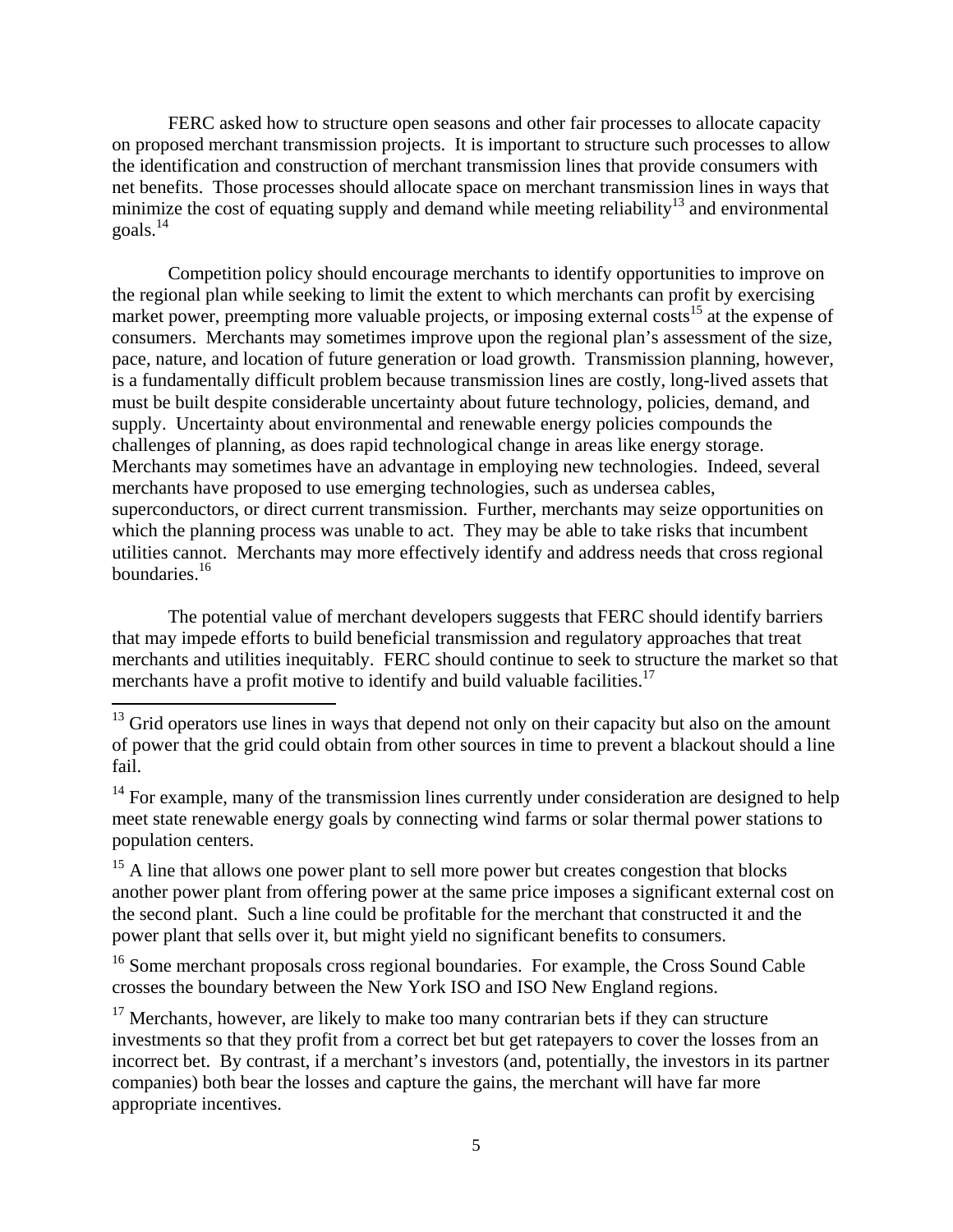FERC should bear in mind, however, that merchants and their customers also may seek to exercise market power. Market power or market power mitigation may prompt merchants to undersize or oversize lines or to change their routing. Economists Paul Joskow and Jean Tirole describe several reasons why conventional markets can create flawed incentives for merchant transmission investment.18 They conclude: "[P]olicymakers cannot proceed under the assumption that they can avoid dealing with the difficult issues associated with stimulating efficient investment in electric transmission networks simply by adopting the merchant investment model. . . . An important research challenge is to develop good regulatory mechanisms . . . that also provide opportunities for merchant investors to develop projects when [merchant projects] are the most efficient options."<sup>19</sup>

For example, firms may seek to undersize new lines to enhance their ability to exercise market power,<sup>20</sup> even though the average cost per unit of capacity of a transmission investment typically declines as the line's capacity increases.<sup>21</sup> Thus, building an inefficient, undersized line may raise rivals' costs by forcing them either to build their own line or to pay the significant fixed costs of an expansion. Further, there may be more regulatory and political hurdles to building a supplementary transmission line to counteract an undersized or misrouted line than there are to entry or expansion in many other industries. If geographic, environmental, or political constraints create a bottleneck that can accommodate only one transmission line, then it is important to build an appropriately sized line rather than simply authorizing the first applicant to construct a line.<sup>22</sup> Design review at the planning stage is valuable because, as noted above,

Market power in generation may also distort merchant investments. For example, if efforts to mitigate the exercise of generation market power make wholesale prices artificially low despite real scarcity, such excessive efforts can lead to underinvestment in transmission lines. Conversely, a successful exercise of market power that drives electricity prices up may prompt overinvestment in transmission to import lower-cost power. Although this comment focuses on competition issues, this focus should not be read to imply that we view market power as the only – or even the most important – source of troubling incentives for transmission investments, nor should the proposal review process discussed below address only competition policy concerns.

<sup>19</sup> *Id*. at 262.

<sup>20</sup> Joskow & Tirole, *id.* at 242-53, present simple, concrete examples of this incentive.

<sup>21</sup> *Id*. at 246.

<sup>18</sup> Paul Joskow and Jean Tirole, *Merchant Transmission Investment*, 53:2 J. INDUS. ECON. 233 (2005). (Joskow and Tirole also list several potentially important competition and economic issues raised by merchant transmission investment that are beyond the scope of our comment.)

 $^{22}$  Route bottlenecks have long been a subject of concern in transportation law and economics. For a review of litigated cases and the associated arguments regarding transportation and other essential facilities, *see* John C. Hilke, "Background Note by the Secretariat," OECD Working Party No. 2 on Competition and Regulation, Roundtable on Securing Access to Key Capacity for New Entrants (Nov. 9, 2006), *available at* http://www.oecd.org/dataoecd/39/14/37981556.pdf. In addition, Joskow & Tirole, *supra* n. 18, at 246-51, describe a "preemption" concern with lumpy network expansion investments. In a situation with scarce rights-of-way and growing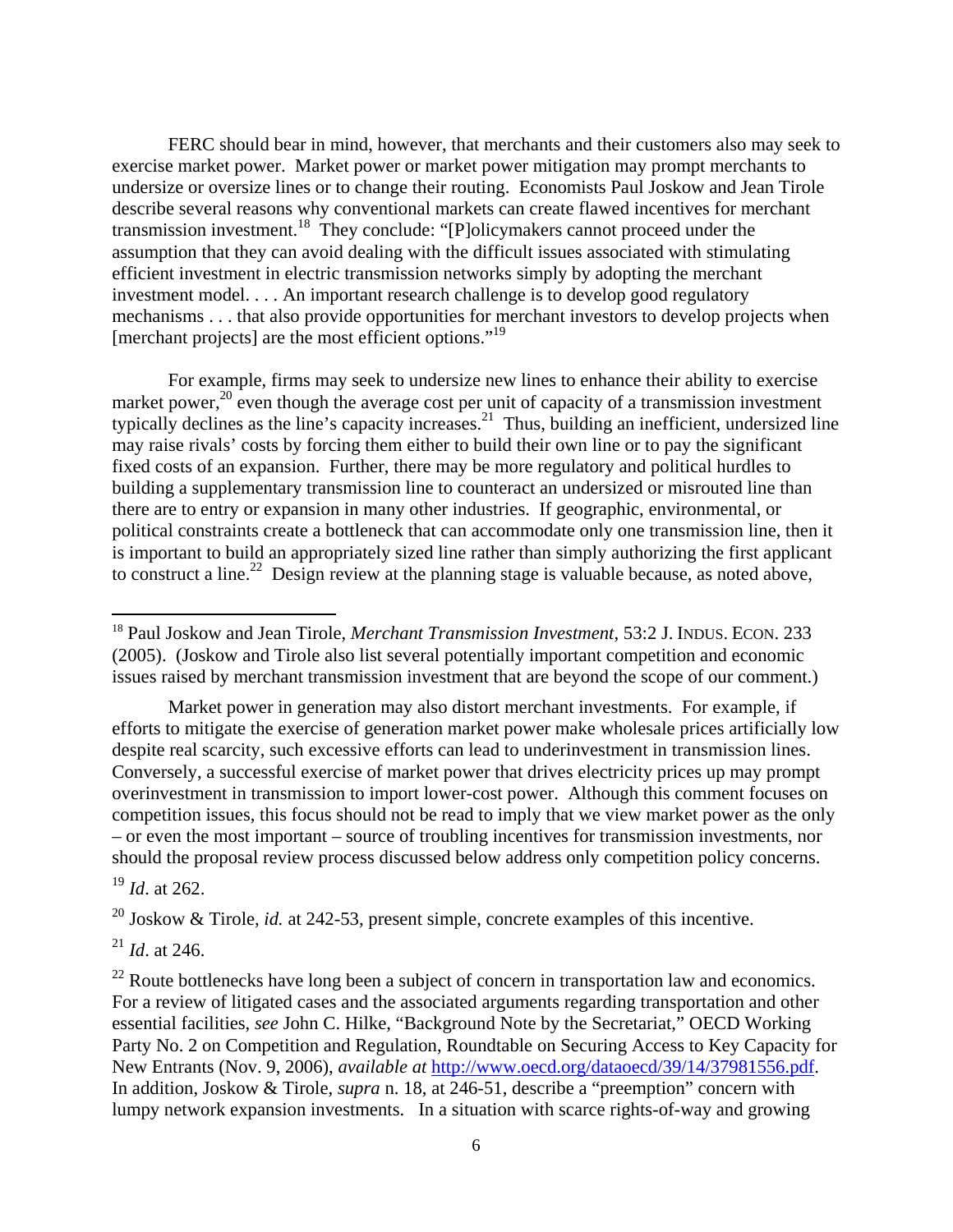transmission lines are long-lived assets that are costly to resize, extend, or reroute once built, so expansions that are compelling at the design stage may be cost-prohibitive after construction.<sup>23</sup>

Merchants may have other incentives to undersize lines.<sup>24</sup> Organized electric markets in the United States compute prices at thousands of locations and may compensate a congested line by paying it the difference between the price of power in the area where power is generated and the price in the area where power is consumed.<sup>25</sup> Because a lower-capacity line has a greater value to its owner than a line large enough to eliminate the price difference between the markets, the developer may have an incentive to undersize it. This kind of incentive to withhold transmission capacity can exist even if the generation markets at both ends of the line are perfectly competitive. This is a version of the classic analysis explaining why market power prompts companies to reduce output.<sup>26</sup> Thus, market power in either the generation or the transmission market can prompt transmission withholding. Further, market power in the generation and transmission markets can interact. These forces can prompt firms either to undersize or to oversize<sup>27</sup> lines relative to the competitive equilibrium.

demand, a merchant may seek to build as soon as a line becomes economically justified, even if that line is undersized compared to the needs associated with future demand growth. Once the merchant takes advantage of the opportunity to build, it may preempt future expansions in the same corridor due to the difficulties associated with siting and building transmission lines.

<u> 1989 - Johann Stein, marwolaethau a gweledydd a ganlad y ganlad y ganlad y ganlad y ganlad y ganlad y ganlad</u>

 $23$  For example, consider a project that can be built in two sizes: a smaller (\$1 billion) option would deliver \$1.5 billion in benefits, whereas a larger (\$1.3 billion) option would carry more power and deliver \$2 billion in benefits. The larger option is the better choice for society, because spending an extra \$300 million would yield \$500 million in benefits. If the smaller option were built, however, replacing towers and substations to expand the project to the larger size might cost more than \$500 million. Those costs would render an upgrade with only \$500 million in benefits cost-prohibitive. The smaller project's benefits might overwhelmingly flow to generators, which could share them with the transmission firm. The larger project's benefits might flow to ratepayers, and cost recovery regulations might make it hard for utilities to justify paying significantly more than the line cost in order to share the benefits with the transmission firm.

 $^{24}$  Incentives to withhold may prompt firms to abstain from proposing valuable lines altogether. A discussion of that possibility is beyond the scope of the current proceeding. Existing regional planning processes may address that problem.

 $25$  A line that carries 1,000 megawatts from a hydroelectric dam where power is trading for \$20 per megawatt-hour to a city where the marginal megawatt-hour costs \$100 would earn \$80,000 per hour.

 $26$  This compensation mechanism allows the merchant to profit directly from undersizing a line. Many of the other withholding scenarios that we discuss make undersizing profitable for generators and give them reason to try to get the merchant to undersize its line.

27 Joskow & Tirole, *supra* n. 18, at 242-44, show that market power that raises the price of electricity in a region increases other firms' incentive to ship electricity into that region, which can create an incentive to overinvest in transmission lines.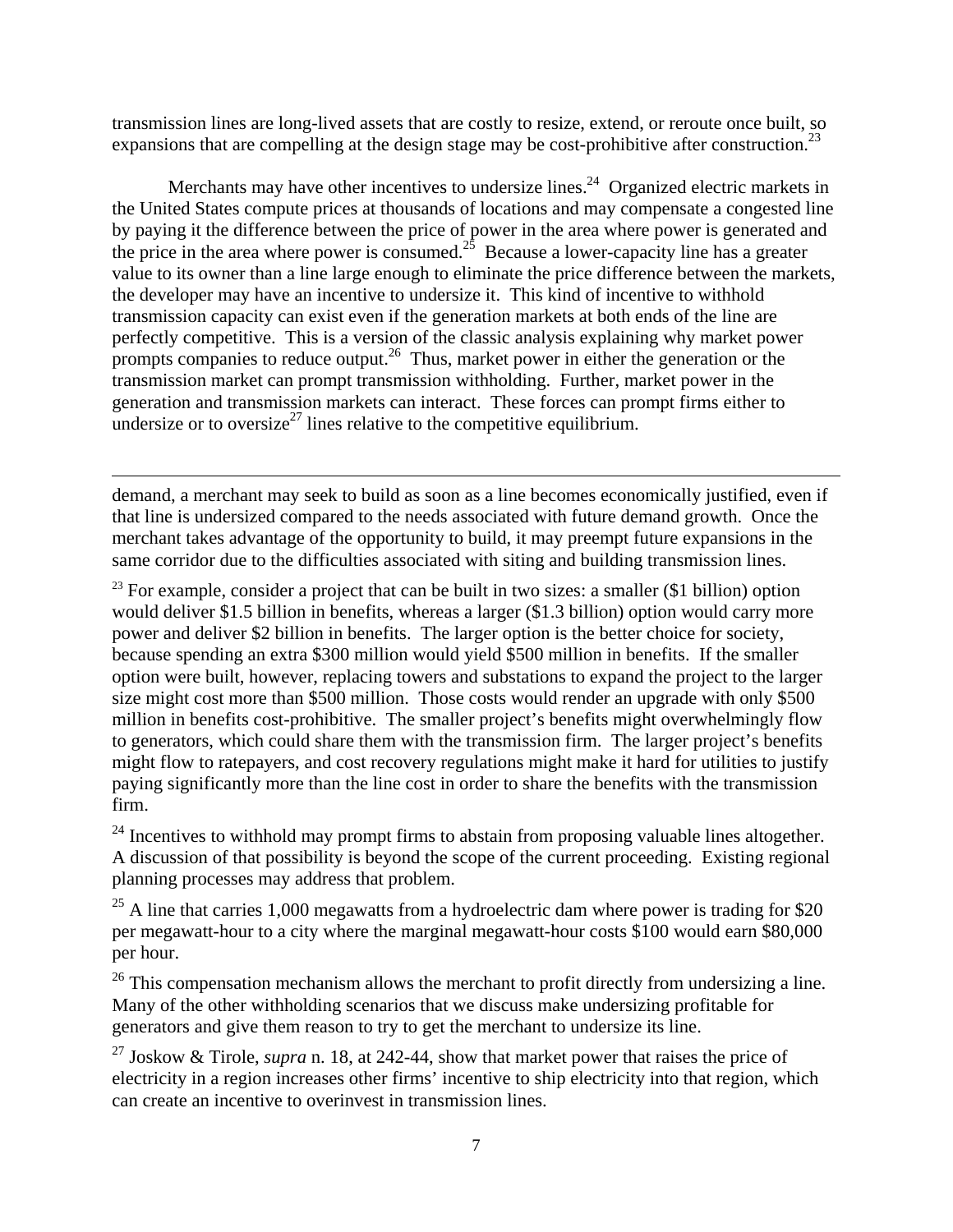FERC's approach to mitigating market power could parallel its effort to prevent withholding in the wholesale generation market. For example, FERC has sought to detect and prevent physical withholding that involves refusals to run operable generators. U.S. electricity markets use a variety of "resource adequacy" strategies that may prevent generators from engaging in physical withholding by building too few plants.<sup>28</sup> These precedents suggest that it may make sense to seek to detect and prevent efforts to engage in physical withholding by undersizing a transmission line. In other words, transmission market regulations should be consistent with FERC's policy goals. In particular, there may be reason to avoid transmission market loopholes that allow firms to undersize lines to achieve the kind of withholding that FERC prevents in generation markets.

Market power can also create incentives to reshape transmission investment in ways that keep prices high.Generators have incentives to structure transmission investments not only to get their power to regions where it can command high prices but also to keep their competitors out. Policymakers should be vigilant for a variety of transmission withholding strategies, including a firm's effort to structure contracts to prevent other firms from either using the proposed line or paying to increase the line's capacity. These strategies may include strategic routing, sizing, configuration, interconnection, or contracting. Merchant firms may seek to route lines in ways that raise the cost of connecting competing resources. They may route lines to reach new markets without increasing their competitors' capacity to deliver power to areas in which the merchants or their partners exercise market power profitably. When market power causes a firm to reroute or undersize a line, the line typically can be reconfigured to increase benefit to society. Intervention seems particularly well advised when a proposal seems to preempt a superior alternative.<sup>29</sup> FERC, however, needs to be alert to the possibility that firms opposed to building transmission will attempt to preempt good, feasible proposals by floating bigger proposals that are infeasible or unlikely to be financed.

The FTC has long recognized the possibility that undersized or overpriced transmission resources could reduce competition and harm consumers, as can withholding in the wholesale power market. For example, the FTC staff commented on the possibility that Entergy was protecting its high-cost generation fleet by undersizing transmission lines connected to other generation sources.<sup>30</sup> FTC comments have discussed the potential anticompetitive effects of

 $28$  These regulations sometimes control the price and quantity that firms produce. They are more intrusive than is the norm in most markets in the United States and other industrialized democracies. Such interventions into the details of firm decision-making are likely to have unintended consequences. Several other FTC comments have expressed support for FERC's efforts to increase consumers' ability to adjust consumption in response to hour-to-hour changes in electricity prices. Such an increase in consumer responsiveness to power market conditions may reduce market power, allowing less intrusive regulation of both generation and transmission markets.

<sup>29</sup> Joskow & Tirole, *supra* n. 18, at 246-50, analyze preemption of transmission by other transmission projects and by generation projects.

 $30$  Comment of the Staff of the Federal Trade Commission Bureau of Economics Before the Public Service Commission of the State of Mississippi, Docket to Consider Competition in the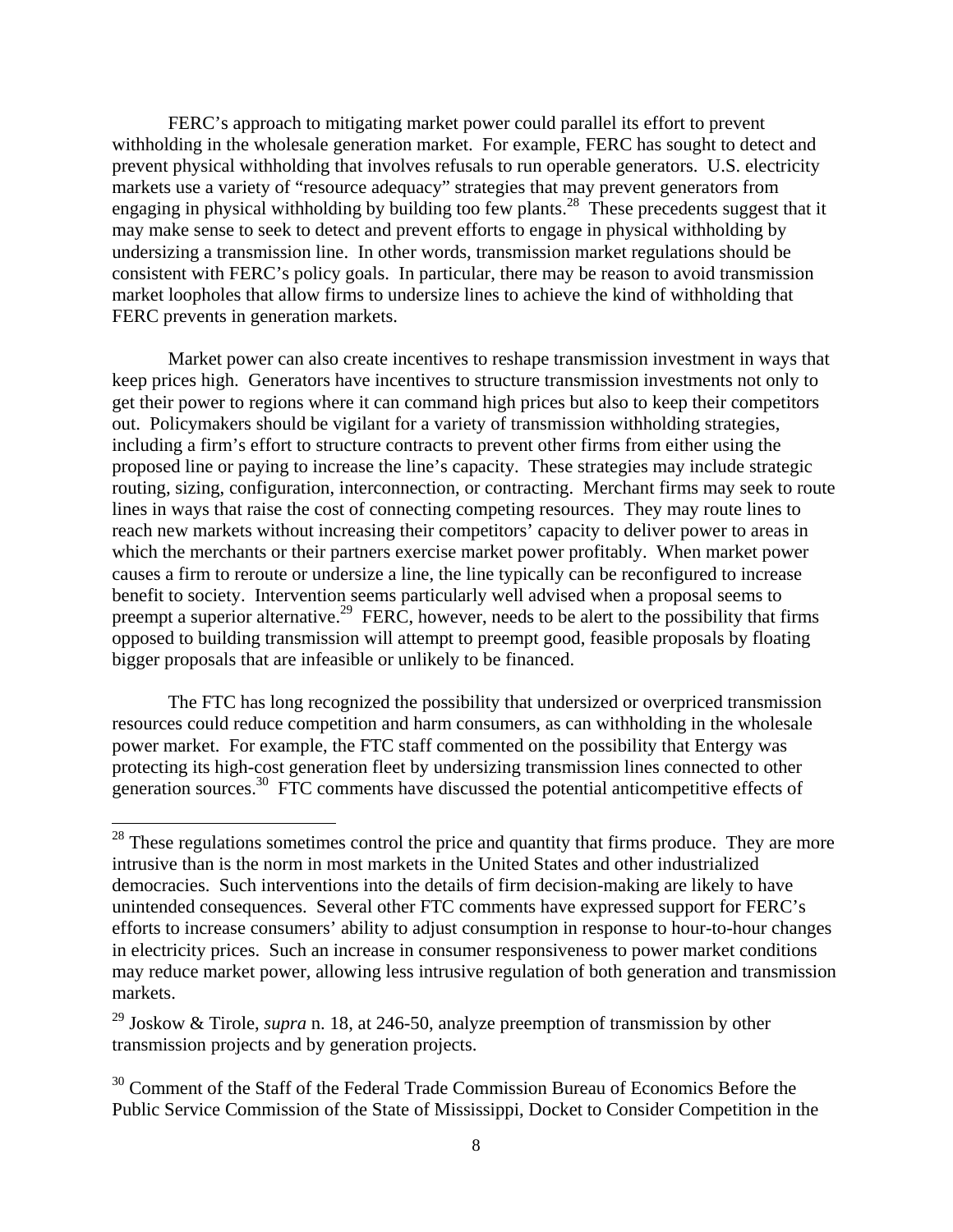allowing an undersized transmission control area to add its own transmission charge when power flows through its region. $31$ 

Another concern is that incumbent regulated utilities and their unregulated affiliates may have especially significant opportunities to exercise market power, discriminate in favor of their affiliates, or shift risks to ratepayers. For example, an incumbent might route or size its line to discriminate against generators that compete with its affiliate. FERC's well-developed affiliate rules could be adapted to address such discrimination.

# **IV. Although Both Open Seasons and Public Invitations To Engage in Bilateral Negotiations Allow All Interested Parties To Participate, Neither Suffices To Prevent the Exercise of Market Power**

It is critical to recognize that merely ensuring that everyone can bid on the same terms or negotiate is not a sufficient competition policy. Indeed, typical microeconomic models of imperfect competition predict that companies will exercise market power despite assumptions that every interested firm can negotiate and bid.32 Neither bilateral negotiations nor an open season removes firms' incentives or ability to exercise market power. Generators can often use merely the flexibility to choose prices or quantities to prompt a merchant to undersize its line. The appendix to this comment presents a simple, stylized example of a situation in which a dominant firm maximizes profits by keeping a line small enough that consumer prices remain high. The dominant generator's optimal strategy yields the same prices in a bilateral negotiation or an open season. The example illustrates that withholding strategies may be quite simple, and that they exist under many capacity allocation mechanisms. Similar or subtler approaches may be able to achieve the same anticompetitive objectives in a wide variety of open seasons or other institutions for allocating and pricing capacity. Thus, additional steps are necessary to manage market power at the transmission line design stage.

Provision of Retail Electric Service, Docket No. 96-UA-389 (Aug. 28, 1998), *available at* http://www/ftc/gpov/be/v980024.shtm; Comment of the Staff of the Federal Trade Commission Bureau of Economics Before the Federal Energy Regulatory Commission, In the Matter of Entergy Services, Inc., Docket No. EL99-57-000 (May 27, 1999), *available at* http://www.ftc.gov/be/V990007.shtm.

<u> 1989 - Johann Stein, marwolaethau a gweledydd a ganlad y ganlad y ganlad y ganlad y ganlad y ganlad y ganlad</u>

<sup>31</sup> *See*, *e.g.*, Comment of the Staff of the Federal Trade Commission Bureau of Economics and Office of the General Counsel Before the Federal Energy Regulatory Commission, In the Matter of Working Paper on Standardized Transmission Service and Wholesale Electric Market Design, Docket No. RM01-12-000, section II.C (July 23, 2002), *available at* http://www.ftc.gov/be/v020018.pdf. FERC relied on the arguments in that comment in rejecting the proposed Alliance RTO.

 $32$  Consider, for example, the Cournot model in which all the firms in the industry choose output quantities after considering how it will affect their competitors' profit-maximizing output and the market price. *See*, *e.g.*, Jean Tirole, THE THEORY OF INDUSTRIAL ORGANIZATION 218-21 (1988); James Bushnell, Erin Mansur, and Celeste Saravia, *Vertical Arrangements, Market Structure, and Competition: An Analysis of Restructured U.S. Electricity Markets*, 98:1 AM. ECON. REV. 237 (2008). Consider also models of a dominant firm interacting with a competitive fringe. *See*, *e.g.*, Borenstein *et al*., *supra* n. 3, at 306.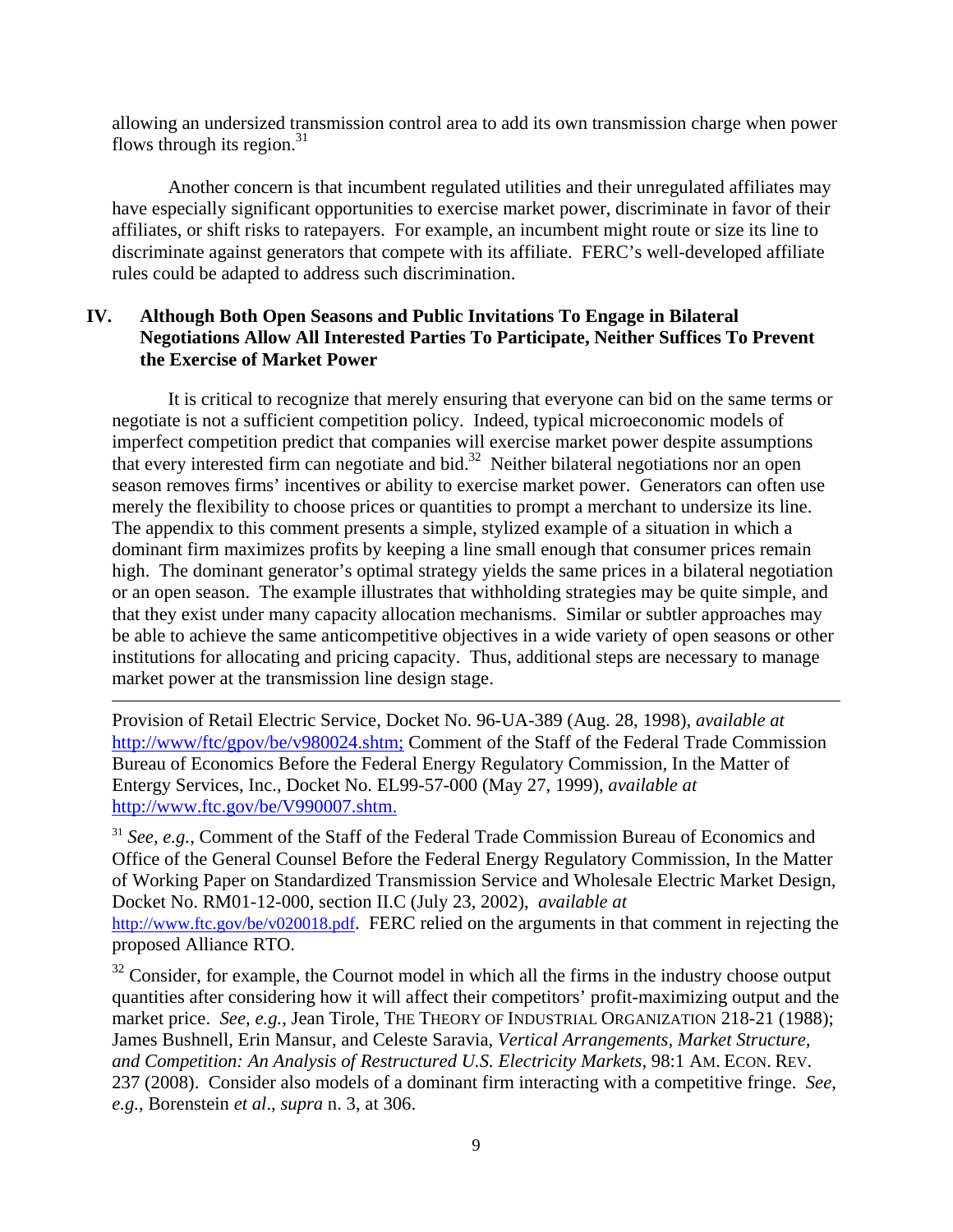FERC might consider a proposal review process to address such concerns. Such a process might reject or require modifications to projects that make it physically or economically impossible for a superior competing proposal that is in the pipeline to move forward. The review process might also block plans that, for any reason, are not in the public interest. The review might seek to address flaws in plans, including those that stem from market power. The review process should carefully consider the likely, short-term implications of taking action, including the possibility that the reviewer's request to expand a line would prevent its construction entirely. The review process should also consider the long-term implications of interventions. For example, it should consider whether rejecting imperfect proposals that are nonetheless an improvement on the region's plan will deter firms from offering such valuable proposals in the future. There is somewhat less risk of unintended consequences when the reviewer simply selects the better of two realistic, mutually exclusive options that are in the pipeline.

Typically, the changes that reviews might require would increase a project's total benefit to society. Whenever a change increases the project's total benefit to society, there is, in theory, an opportunity to implement the change in a way that makes every involved party better off, although it could be difficult or impractical to identify or implement the changes in a way that makes everyone better off.<sup>33</sup> Although there are no perfect options for reviewing proposals or creating incentives for merchants to develop valuable proposals, some options are more beneficial than others. A probing analysis of the tradeoffs should underpin policymakers' selection of an appropriate review process and also should inform how the review process responds to specific proposals.

Proposed lines may simultaneously offer beneficial transmission services and impose social costs by allowing the exercise of market power or imposing other externalities. Analysis should subtract the line's costs from its benefits. Evidence that market power distorted a line's configuration is likely to make a coordinated, integrated review of all the line's costs and benefits particularly important. A coordinated review process that allows appropriate communication and coordination among entities with jurisdiction over different aspects of the line might allow better outcomes for society. For example, firms with market power may find a line quite profitable even if it confers modest benefits on the electric system, even if its other costs to society negate those modest benefits. If there is persuasive evidence that the line's costs exceed its benefits, the proposal should not proceed, unless the line's developers improve their proposal. For example, FERC might condition rate approval on the developer's commitment to enlarge or modify the project in response to any serious problem that the review finds. If a merchant transmission developer identifies an apparent opportunity for transmission expansion not currently in the regional transmission plan, then FERC might require the developer to work with the relevant planning processes to ensure that the new line is integrated with the grid in a way that promotes reliability. If a merchant firm proposes a project that favors its own affiliate

 $33$  For instance, it is easy to expand the line proposed in the example in the appendix to increase overall benefits. This expansion would shift benefits from generators to consumers; and making every party better off would require that consumers offer the generators considerable compensation.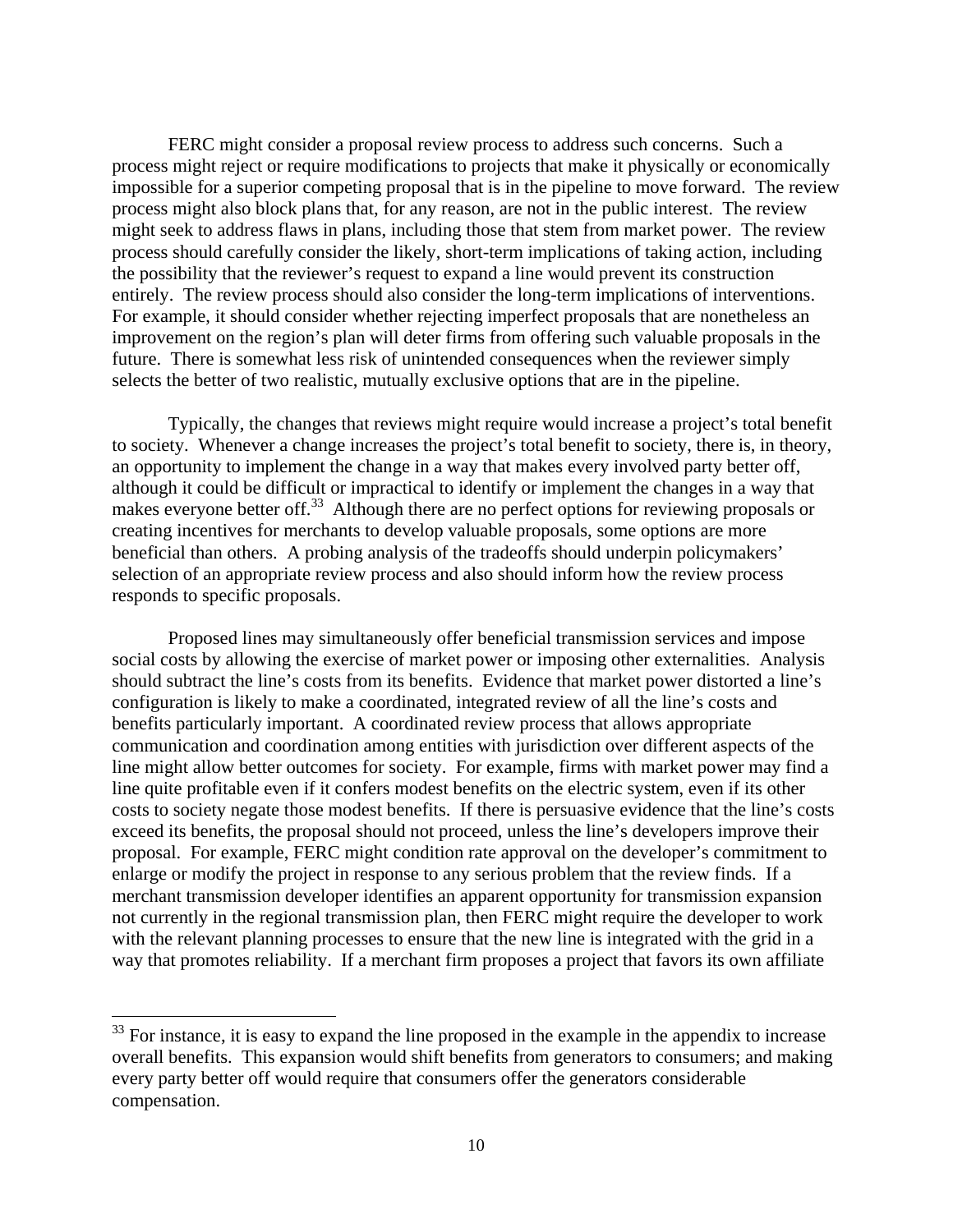(whether that affiliation occurs via ownership or through a contractual relationship), then FERC's well-developed affiliate rules might be adapted to eliminate such discrimination.

There may be tension between approaches that make the best use of existing resources and approaches that create the most appropriate incentives for new construction.<sup>34</sup> The challenge of encouraging appropriate new, merchant-owned transmission projects thus can be quite different from appropriately regulating existing, utility-owned transmission facilities. These tensions and differences are particularly important as FERC considers how to prevent undue discrimination to maximize benefits to consumers in the market for new transmission.

The contracts that merchant transmission developers seek often will involve longer-term commitments – and thus a greater financial commitment – than do contracts with the owners of existing transmission that FERC's non-discrimination rules traditionally cover. Nondiscrimination rules that force very different kinds of companies to take or leave a one-size-fitsall, long-term contract might harm consumers by reducing rather than increasing competition. An open season that imposed rigid credit-worthiness requirements might prevent less creditworthy entrants from striking a mutually agreeable deal with a merchant to, *e.g.*, pay a risk premium, and thus could reduce competition.

Policy questions about whether non-discrimination principles require that all firms sign contracts with identical terms are questions about price discrimination (*i.e.*, charging different consumers different prices for the same product). FERC has correctly recognized that price discrimination can be used to favor affiliates and exclude competitors. On the other hand, microeconomic theory shows that price discrimination can either increase or decrease total benefit to society.<sup>35</sup> The challenge is to determine when price discrimination will be just and reasonable and not lead to undue discrimination.

We are confident that FERC will find ways to address the challenges and opportunities presented by merchant transmission. These efforts are likely to succeed if FERC appropriately extends its non-discriminatory, open-access transmission policies to support robust, competitive wholesale markets and uses appropriate review procedures to identify and remedy situations in which a proposal would harm consumers or preempt a feasible, superior alternative.

 $34$  A merchant has ideal incentives to build a line if it knows that it will capture all of the line's benefits and pay all of the costs it creates. The simplest way to give users the ideal incentives to use a completed facility is to price capacity on the line at its marginal cost. This will often allow users (rather than the facility owner) to capture most of its benefits.

<sup>35</sup> Tirole, *supra* n. 32, at 138; E. Kip Viscusi, Joseph E. Harrington, Jr., and John M. Vernon, ECONOMICS OF REGULATION AND ANTITRUST  $274-75$  ( $4<sup>TH</sup>$  ed. 2005).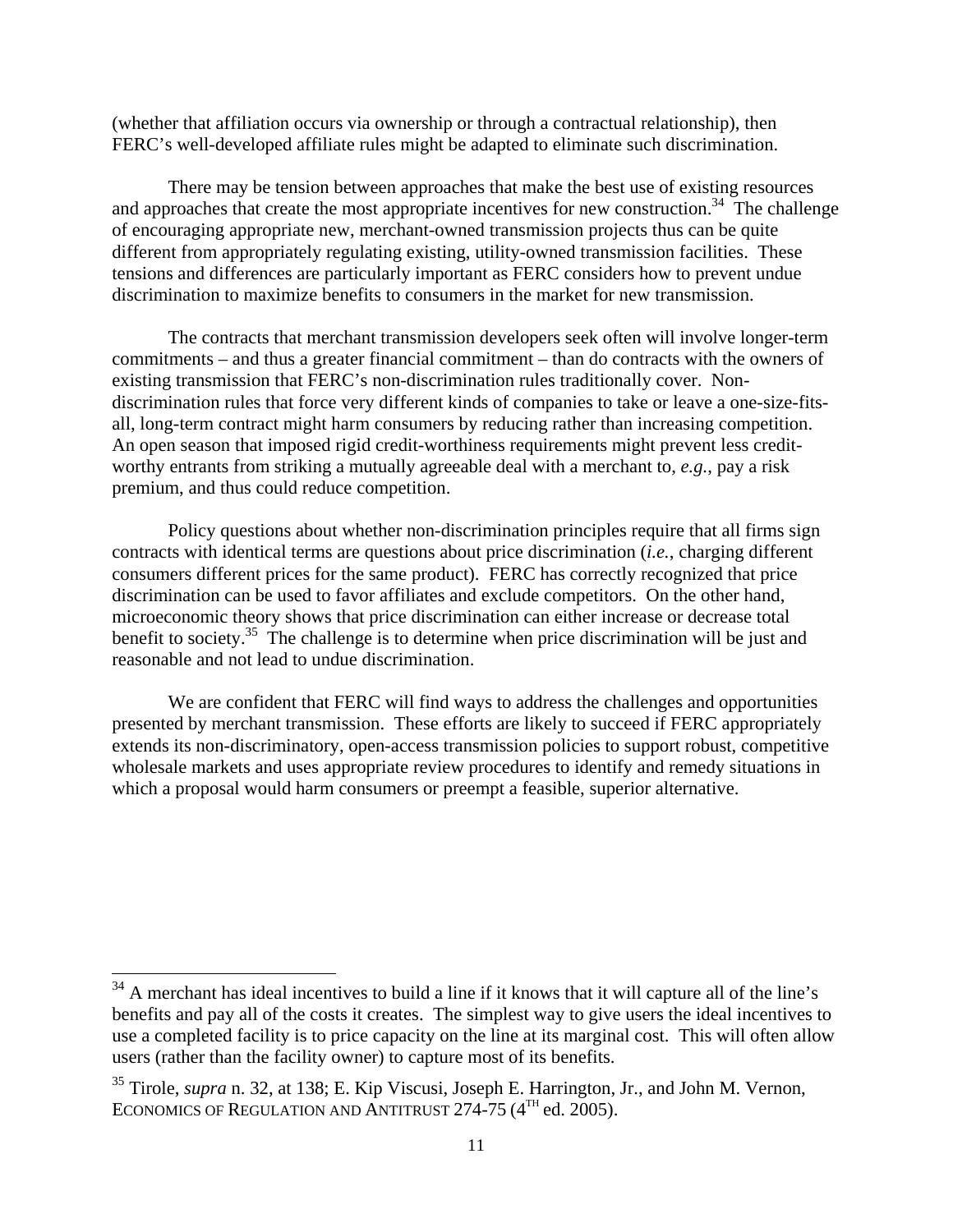#### Appendix: A Numerical Example of the Impact of Market Power on Outcomes

This appendix presents a simple, numerical illustration of why and how firms could exercise market power by adjusting their decisions about transmission investment. (Adding considerable realistic detail would complicate the exposition but would not change the logic or conclusions.) The example considers the incentives facing a large, low-cost generator that must decide how to participate in a proposed transmission line that would allow a high-cost region to import more power. We assume that this generator provides enough of the overall imported power supply that it could be pivotal in determining whether the high-cost market would clear at the low cost of the imported power or at the higher cost of the local power. The example shows that the generator has a strong profit incentive to undersize the line and that it has simple strategies to achieve that goal in both bilateral negotiations and open-season mechanisms.

Consider a load center with a load of 2,250 megawatts  $(MW)^{1}$  that currently is entirely served by local generators selling power at their marginal cost of \$50 per megawatt-hour (MWh). A merchant transmission line could connect that load center to a region in which other firms have 3,000 MW of available capacity with a long-run average cost of \$40/MWh. One firm has 2,000 MW of that 3,000 MW capacity. That dominant generator and a merchant transmission firm agree that the dominant generator will pay \$6/MWh for a new transmission line but the merchant will offer late arrivals a rate of \$11/MWh. The \$11/MWh rate could be offered in an open season or through bilateral negotiations. Suppose that some combination of costs, politics, and geographic constraints precludes adding a separate 250-MW line for the remaining generators. Then, under this deal, the \$11/MWh rate makes using the line costprohibitive for the other potential entrants, who would be able to deliver power for \$51/MWh to a market where power trades for \$50. Thus, the merchant transmission company would build 2,000 MW of line capacity, and the dominant generator would use it to deliver power at a cost of \$46 per MWh and sell it at the market-clearing price of \$50. The dominant generator would earn \$8,000 in economic profits per hour.<sup>2</sup> Consumer prices would remain unchanged.

This outcome does not benefit consumers. To see this, compare the withholding scenario above to a competitive scenario, in which the merchant sells 2,250 MW of line capacity to all interested generators at \$5/MWh. In that scenario, prices in the load center drop \$5 to \$45/MWh, since the line now supplies all of the load center's needs; consumers at the load center save \$11,250 per hour; the generators using the line recover their fixed and variable costs but earn zero economic profit; and the merchant has been paid less to build a bigger line.

<sup>&</sup>lt;sup>1</sup> This load center – which demands as much power as roughly 562,000 homes on a hot summer day – has roughly one-sixth the demand of New York State. This example assumes away demand elasticity to simplify the exposition. Allowing demand to increase a realistic amount if the price drops would not change the broad conclusion that the dominant generator has an incentive to withhold. This is clear in the diagrams below.

<sup>&</sup>lt;sup>2</sup> If the line were needed 40 hours a week, 52 weeks a year, \$8,000 per hour would become \$16.6 million per year.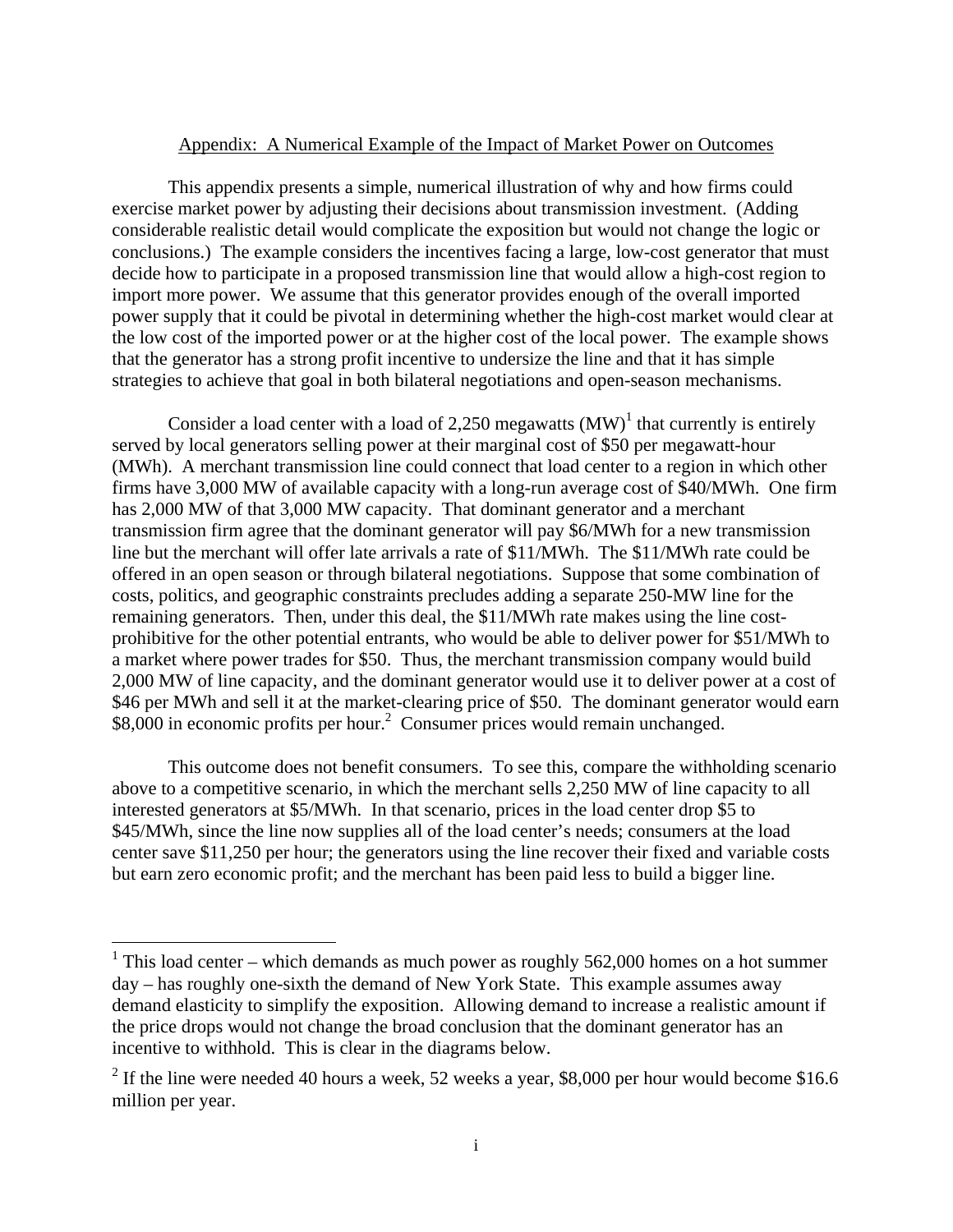It is not clear that allocating 100 percent of capacity through an open season would yield more competitive, pro-consumer outcomes. If the dominant generator knew that other firms had only 1,000 MW of capacity, it could prompt the construction of a line with less than 2,250 MW in total capacity simply by buying less than 1,250 MW of capacity.3

This example features a pivotal energy supplier that has the ability and incentive to exercise market power through a wide variety of mechanisms. Two mechanisms, however, might perform better than either of the options explored here. First, if the distribution utility buying power for the high-cost load center had incentives to reduce its power procurement costs, it could commission an appropriately sized line. Second, a planning process or regulatory review might notice the opportunity to replace the output of 2,250 MW of high-cost generators with 2,250 MW of low-cost generators and authorize the utility to build a line large enough to do so. This intentionally stylized example vastly simplifies the planner's job.

Figure 1, below, diagrams this example and shows the intuition for the underlying model, which is not particularly sensitive to the numbers we present here. In order to get a result akin to those presented here:

- The amount of low-cost power available to ship over the line needs to be sufficient to reduce the market-clearing price in the destination market. The analysis is particularly clean if these generators all have a single, constant production cost. In an era when many new generating plants have standardized designs and are run in standardized ways, this is a reasonable assumption.
- One of these potential low-cost entrants needs to have enough capacity so that, if it withheld its power, the market-clearing price in the destination market would remain above the entrants' cost.
- The menu of reliable and economically feasible line configurations must include at least one option that leaves electric market prices high and at least one option that significantly reduces such prices.
- Undersizing a line needs to be an economically rational withholding strategy, perhaps because rules meant to prevent physical and economic withholding by generators are fairly effective.

<sup>&</sup>lt;sup>3</sup> There are almost certainly situations where the use of an open season that eliminated the ability to price discriminate would reduce or eliminate the ability to exercise market power. But an open season that imposes rigid credit-worthiness requirements might offset these benefits by preventing potential users from participating. Further, bilateral negotiations can accommodate requests that, for example, the line connect to more resources or be configured to facilitate future interconnections. That opportunity may be beneficial.